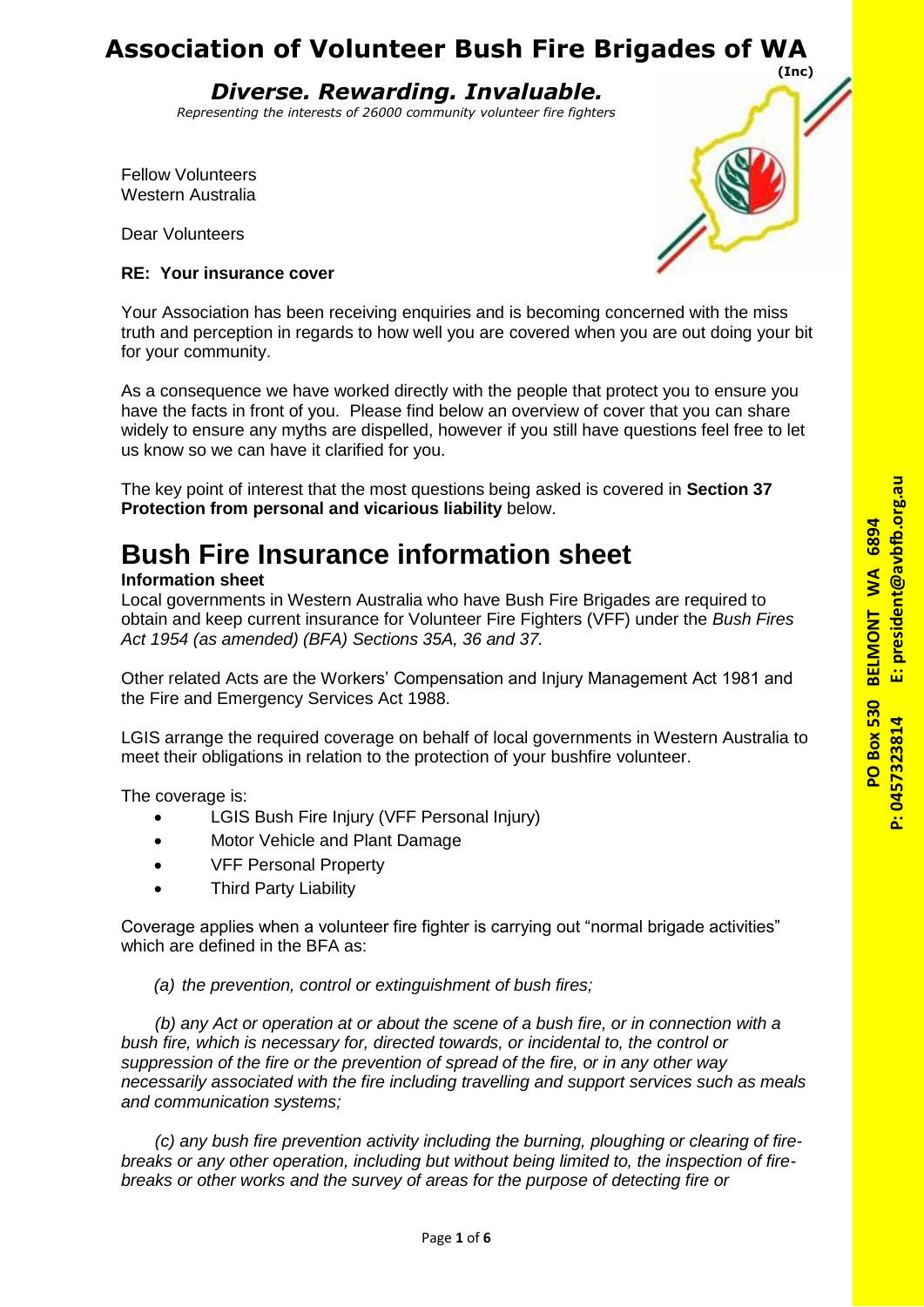*Diverse. Rewarding. Invaluable.*

 *Representing the interests of 26000 community volunteer fire fighters*



*ascertaining the need for precautions against the outbreak of fire, but not including the activities of an owner or occupier providing a fire-break or fire prevention works on his own property in order to comply with a notice given under section 33 (1) or a local law made under section 33 (5a);*

*(d) demonstrations, exercises, fundraising, promotions, public education, competitions or a training process for volunteers;*

*(e) examination, preparation, maintenance, adjustment or repair of any vehicle, equipment, building or thing used or intended to be used by a bush fire brigade for the purpose of fighting fires or for carrying out fire prevention operations including activities associated with administration of a bush fire brigade;*

*(f) travelling in aircraft for the purposes of inspection of fire-breaks, fire hazards and bush fires;*

*(g) erection, removal or maintenance of radio masts used for fire related purposes;*

*(h) attending an incident where the skills of a volunteer fire fighter or the operation of firefighting equipment may reduce or remove a perceived threat to life or property;* 

*(i) attending an incident subsequently found to be a false alarm; "volunteer fire fighter" means a bush fire control officer, a person who is a registered member of a bush fire brigade established under this Act or a person working under the direction of that officer or member.* 

## **LGIS bush fire injury**

Insurance for personal injury to a VFF whilst undertaking normal brigade activities applies as if the volunteer were a worker and suffered that injury under the Workers' Compensation and Injury Management Act 1981 (WCA) as amended. The cover can be briefly summarised as follows:

## (a) **Death**

Prescribed amount as per WorkCover WA prescribed amounts schedule

## (b) **Non-Medicare Medical and additional Expenses**

Prescribed amount as per WorkCover WA prescribed amounts schedule

## (c) **Weekly benefits**

 $\triangleright$  Self-employed or unemployed – either the actual weekly earnings received by the volunteer or the weekly earnings of a conservation and land management (CALM) officer at Level 2, year 5 whichever is the greater.

 $\triangleright$  Employed other than self-employed – weekly earnings calculated in accordance with the WCA or the weekly earnings of a CALM officer at Level 2, year 5 whichever is the greater.

In addition to the payment received from the Insurer a volunteer who suffers a **"***specified injury*" under the BFA, is entitled to receive an additional payment so that the total amount received is 2.36 times the WCA prescribed amount for specified injury: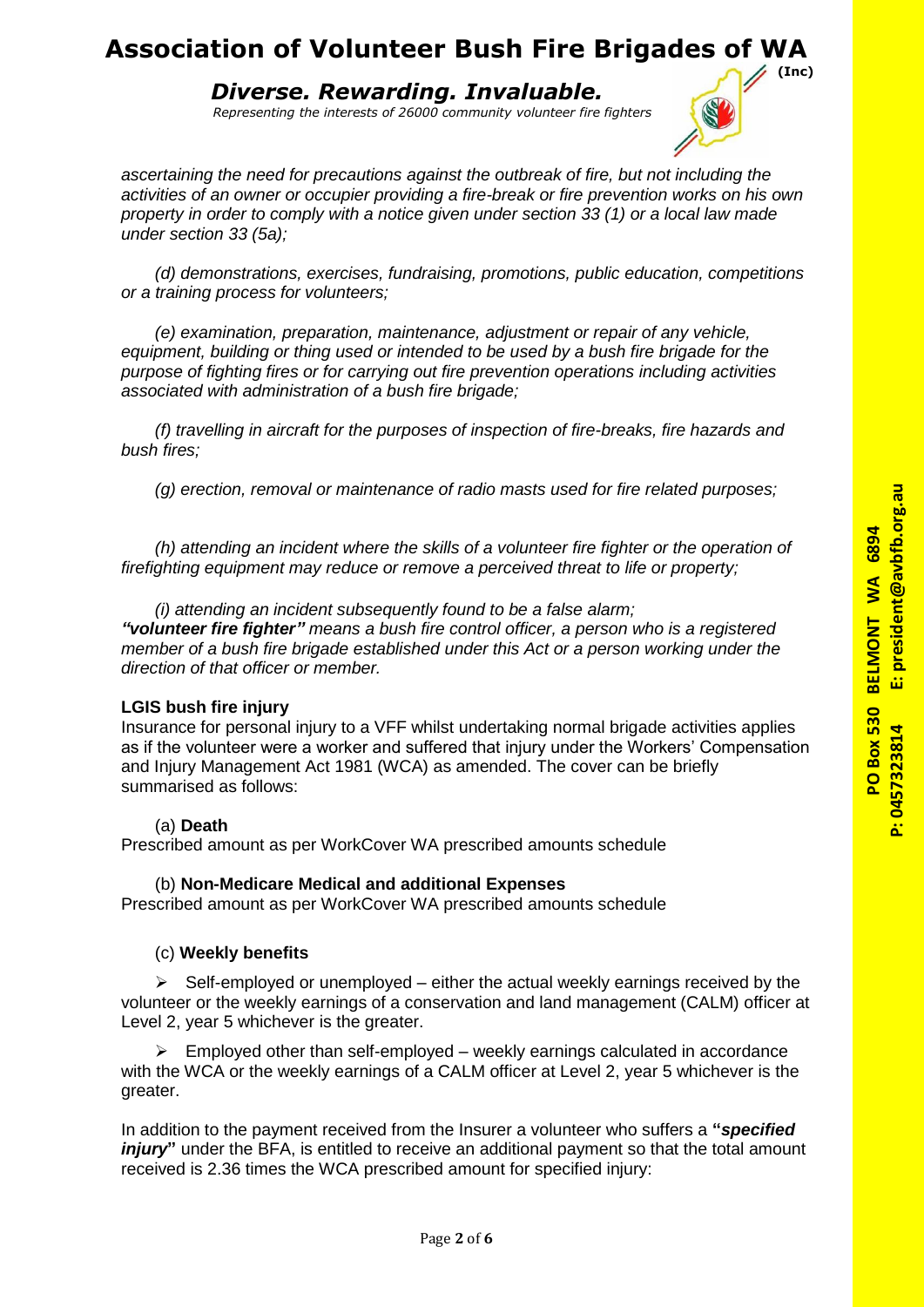*Diverse. Rewarding. Invaluable.*

 *Representing the interests of 26000 community volunteer fire fighters*

## **"***specified injury***"** under the BFA means -

(a) death;

- (b) total loss of sight of both eyes;
- (c) total loss of sight of an only eye;
- (d) permanent and incurable loss of mental capacity resulting in total inability to work;
- (e) total and incurable paralysis of the limbs or of mental powers;
- (f) loss of both hands;
- (g) loss of a hand and foot;
- (h) loss of both feet;

(i) severe facial scarring or disfigurement (including scarring or disfigurement as a result of burns);

(d) severe bodily, other than facial, scarring or disfigurement (including scarring or disfigurement as a result of burns).

## **Claims procedure**

In the event that a volunteer is injured, priority should be given to seeking medical treatment. Once the volunteer or his representatives are able, they should lodge an insurance claim through your local government insurance officer who will then forward it to LGIS for processing.

LGIS will require:

 $\checkmark$  Completed claim form

 $\checkmark$  Attending physicians statement plus any medical certificates, accounts / invoices involving your treatment.

 $\checkmark$  Bushfire declaration – to be completed by the bushfire control officer or other member of the Bushfire brigade under whose direction the injured person was fighting the bushfire at the time of the accident.

The above forms can be obtained from your local government insurance officer. Please note that in respect of claims for loss of earnings:

 $\triangleright$  The volunteer will need to produce sufficient evidence of his or her actual weekly earnings (e.g. payslips, tax returns etc.). (Depending upon the complexity of the documentation provided, the insurer may need to refer the documentation to an accountant or similar - with the written approval of the volunteer.).

 $\triangleright$  In the event that the volunteer does not agree with the insurer's decision concerning the claim, the matter can be referred to an independent arbitrator under the *Commercial Arbitration Act 1985* (WA).

## **Motor vehicle and plant damage**

Cover is provided for loss or damage to:

- $\triangleright$  all appliances, equipment and apparatus of a bush fire brigade
- $\triangleright$  any privately owned appliance, equipment or apparatus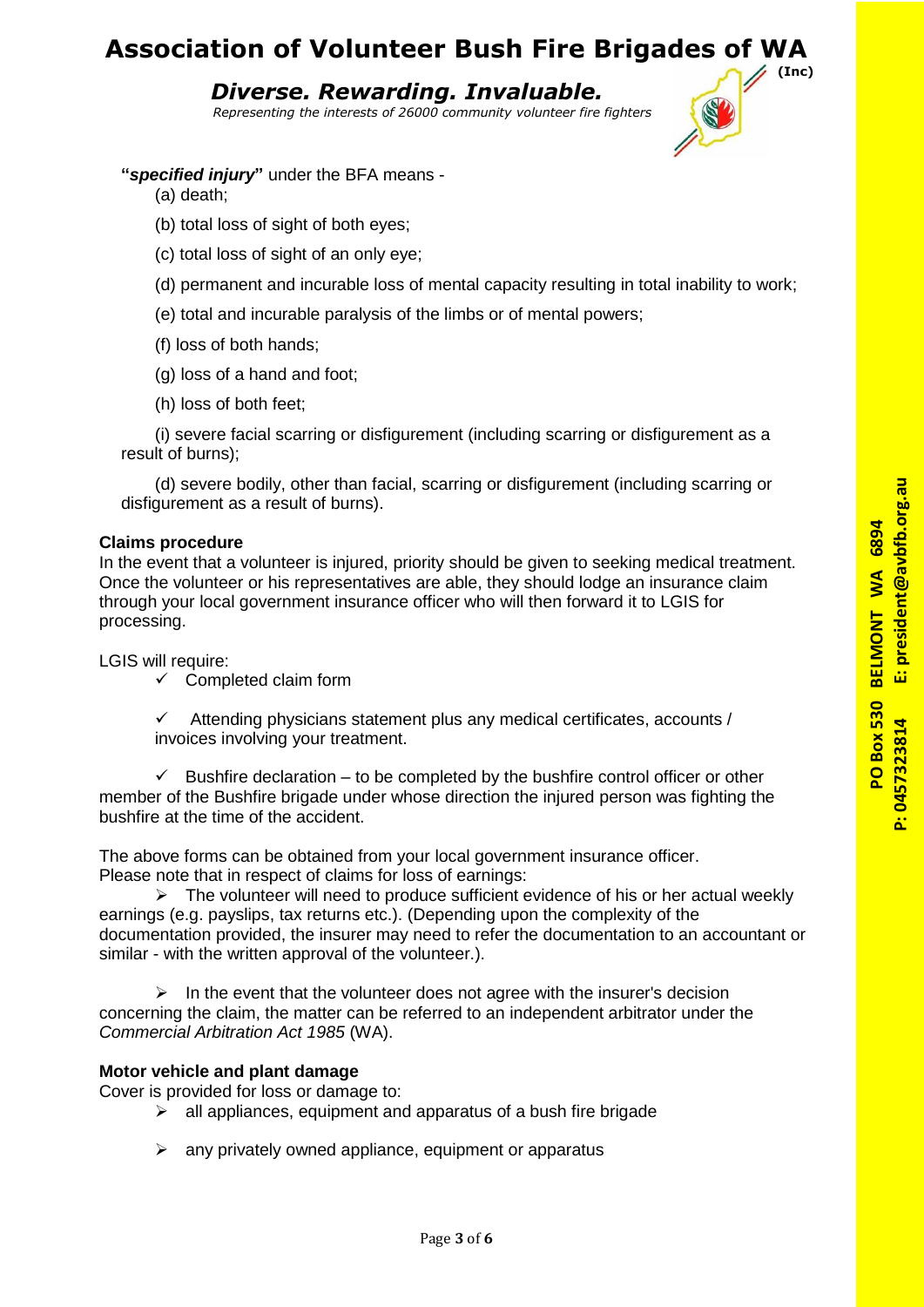*Diverse. Rewarding. Invaluable.*

 *Representing the interests of 26000 community volunteer fire fighters*



Such loss or damage occasioned in the course of normal brigade activities, or whilst such vehicle, appliance, equipment or apparatus is proceeding to or returning from or parked whilst engaged in normal brigade activities as defined in the BFA.

There is no excess payable.

All WA Local Governments have \$1,000,000 sum insured for bushfire volunteer brigade vehicles which exceeds the limit required under the BFA of \$2,000.

This is to allow for the use of large plant and machinery in the suppression of bush fires. **Claims procedure** 

Loss of or damage to any vehicle should be reported immediately to your local government Insurance Officer so that a claim can be lodged with LGIS.

LGIS will require:

 $\checkmark$  Completed motor vehicle claim form and two quotes for repairs.

 $\checkmark$  Bush fire declaration – to be completed by the bushfire control officer or other member of the Bushfire brigade under whose direction the injured person was fighting the bushfire at the time of the accident.

The above forms can be obtained from your local governments insurance officer. Once completed return back to your local government and they will forward direct to the insurer as per normal motor vehicle claims procedures.

## **Personal property damage**

Cover is provided for loss or damage to privately owned property including prescription glasses during the course of their normal brigade duties

Cover is for the reasonable cost of repairs or replacement whichever is the lesser and applies when a volunteer fire fighter is carrying normal brigade activities which are defined in the *Bush Fires Act 1954 (BFA).* 

There is no excess payable.

## **Claims procedure**

Loss of or damage to personal property should be reported immediately to your local governments insurance officer so that a claim can be lodged with LGIS.

LGIS will require:

 $\checkmark$  Completed property claim form and a quote for the repair. If not repairable, the repairer's report would be required to confirm that the damaged item is not repairable. Please provide a quote for replacement of the item.

 $\checkmark$  Bush fire declaration – to be completed by the bushfire control officer or other member of the Bushfire brigade under whose direction the injured person was fighting the bushfire at the time of the accident.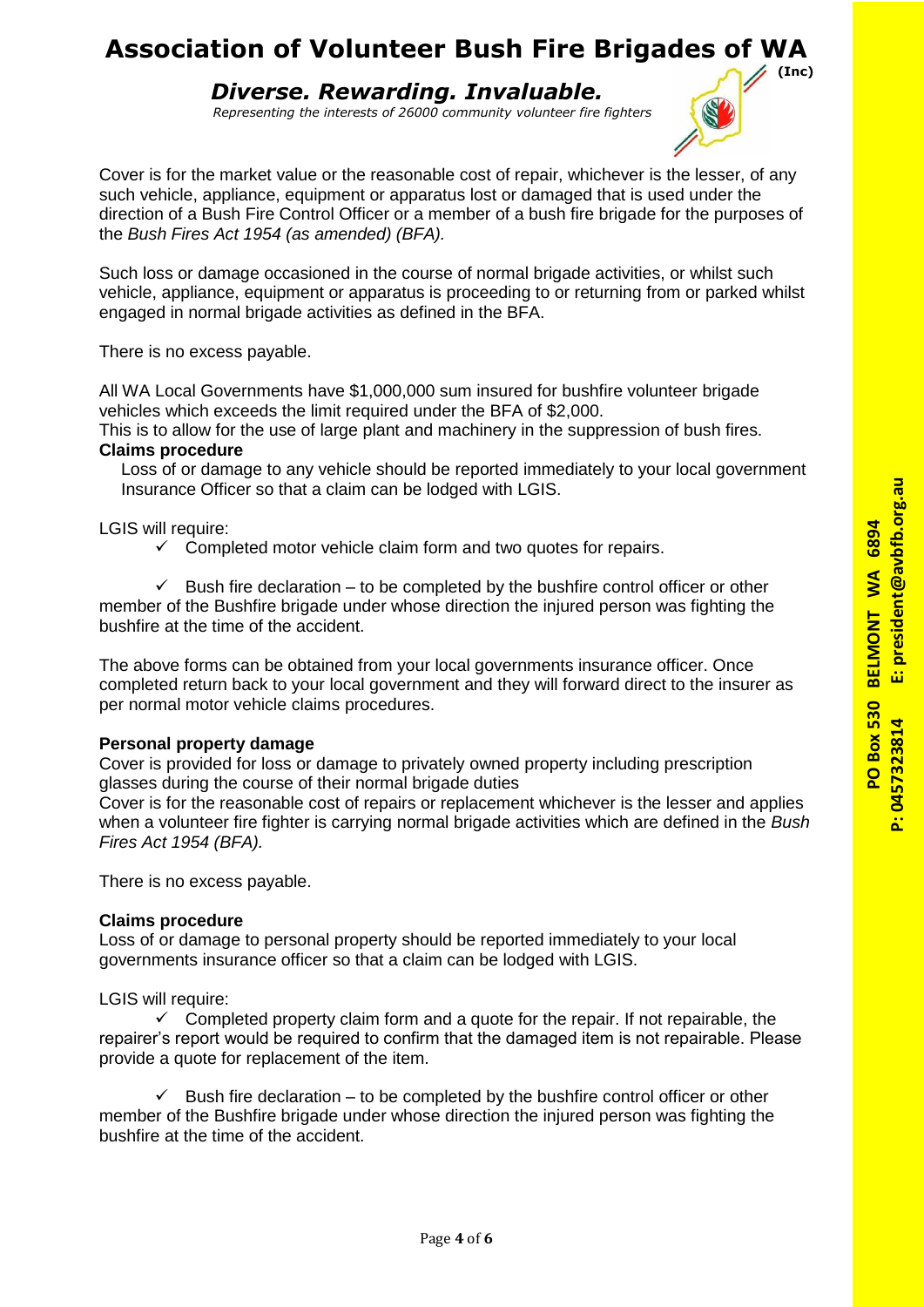*Diverse. Rewarding. Invaluable.*

 *Representing the interests of 26000 community volunteer fire fighters*

The above forms can be obtained from your local government insurance officer. Once completed, return back to your local government and they will forward to LGIS. **Third party liability** 

On occasion injury and/or damage are incurred by third parties when volunteer fire fighters are carrying out their normal brigade activities and you may get threats of lawsuits claiming compensation for damages.

The *Fire and Emergency Services Act 1998 Section 37* provides an indemnity to emergency services workers. This is as follows:

## **Section 37 Protection from personal and vicarious liability**

(*1) Subject to subsection (2), a person does not incur civil liability for anything that the person has done, in good faith, in the performance or purported performance of a function under the emergency services Acts.* 

*(1a) Without limiting subsection (1) a person is taken to be performing a function under an emergency services Act if the person is –*

*(a) a member or officer of a private fire brigade or a volunteer fire brigade who is taking part in an activity carried out by the brigade for the purposes for which it was formed; or* 

*(b) a volunteer fire fighter who is carrying out normal brigade activities (within the meaning of the BFA); or* 

*(c) taking part in the performance by an SES unit of its functions under Part 3A and is either –*

*(i) a member of the SES unit; or* 

- *(ii) acting under the direction of a member of the SES unit or a member of staff; or*
- *(d) taking part in the performance by a VMRS Group of its functions under Part 3B and is either –*
	- *(i) a member of the VMRS Group; or*
	- *(ii) acting under the direction of a member of the VMRS Group or a member of staff; or*
- *(e) taking part in the performance by a FES Unit of its functions under Part 3 and is either – (i) a member of the FES Unit; or*

*(ii) acting under the direction of a member of the FES Unit or a member of staff.* 

*(2) Subsection (1) does not affect any right to recover damages in respect of the death of or bodily injury to any person directly caused by, or by the driving of, a motor vehicle.* 

*(a) the vehicle was owned or was being driven by a person who, but for subsection (1), would incur liability in respect of the death or injury; and* 

Page **5** of **6**

*(b) there was in force in respect of the vehicle a contract of insurance in accordance with section 4 of the Motor Vehicle (Third Party Insurance) Act 1943 or the corresponding legislation of a State or Territory prescribed for the purposes of section 3(4) of that Act.*